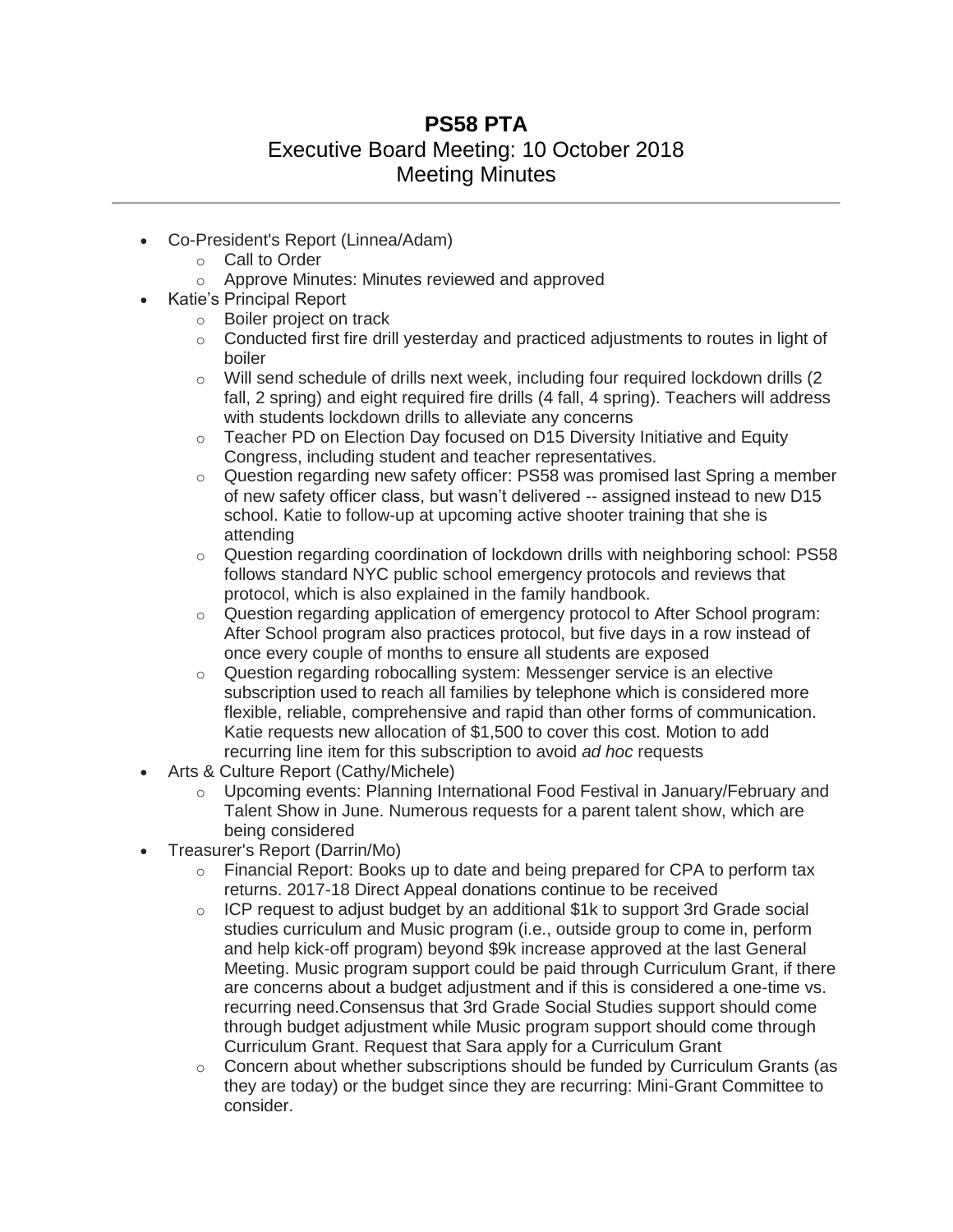- $\circ$  Suggestion to communicate credit card fee structure to guide parents when making donations to take advantage of lower fees from Mastercard/Visa and avoid higher fees from AmEx
- VP Operations (Carly/Amarah)
	- o Website (Carly)
		- Upcoming meeting with Barbara and Merchandise team to launch development of website to sell PS58 merchandise. Question about whether or not we can collect money and need to collect sales tax on the school website. Need answers to questions about sales tax before making any new sales and opening books this year
		- Recently updated current domain. Need to address three existing PS58 domains that are owned by former parents. Carly to approach three owners and request their transfer to the school
	- o General Operations (Amarah)
		- Initiative planned to update PTA Operations Manual by documenting processes and identifying potential inefficiencies for improvement going forward, in order to strengthen continuity and ensure efficiency
		- Work to review recent updates to Chancellor regulations and the way they impact our operations. Request to submit questions about Chancellor regulations which can be considered in the course of this review
- VP Community Events (Anik/Whitney)
	- o Costume Carnival: Organization underway. Sign-ups posted for creative preparation and event management. Have already filled 100 slots, but need to fill 60 more. Booked DJ and emcee. Conceptualized all games, now need some help creating them. Considering some expenses, such as rental of popcorn machine -- discovery that popcorn machine is owned by 5th Grade and could be loaned for event. Questions about how many tables are available for use - agreement to check with Ryan. Limited space because of boiler project -- so, considering setting up food tables on Carroll Street outside of fence. Pizza delivery arranged with two pizzerias on a staggered timeline. Suggestion to open volunteering opportunities to 5th Graders as a way to earn community service hours. Pumpkin smashing will not be conducted again this year
	- o PTA storage clean-up: Recently inspected PTA storage area. Was disorganized over summer break and needs to be reorganized, especially in conjunction with Costume Carnival and Auction teams. Plan to address after Costume Carnival. Can use hallway in the meantime to stage Costume Carnival due to limited space in the storage room itself until it is reorganized
	- $\circ$  Rummage Sale: currently being organized. Plan to announce after a push next week for the Costume Carnival
	- o Holiday Fair: Need also to coordinate preliminary announcement to vendors in the coming 1-2 weeks
	- $\circ$  Square readers are needed for these events, as well as the upcoming Meet & Greet (i.e., for donations). Multiple Board members have readers that can be used. Encouragement to use chip reader models, instead of swipe models to avoid responsibility for any credit card fraud
- Secretary Correspondence (Barbara)
	- o Website: Discovered that further development, finalization and ongoing updates of PTA pages on website will require significant effort. Suggestion for new position to support this effort. Too much work for Secretary Correspondence to manage in addition to communication and Konstella administration. Suggestion to dedicate resources (e.g., some combination of parents, staff and/or an outside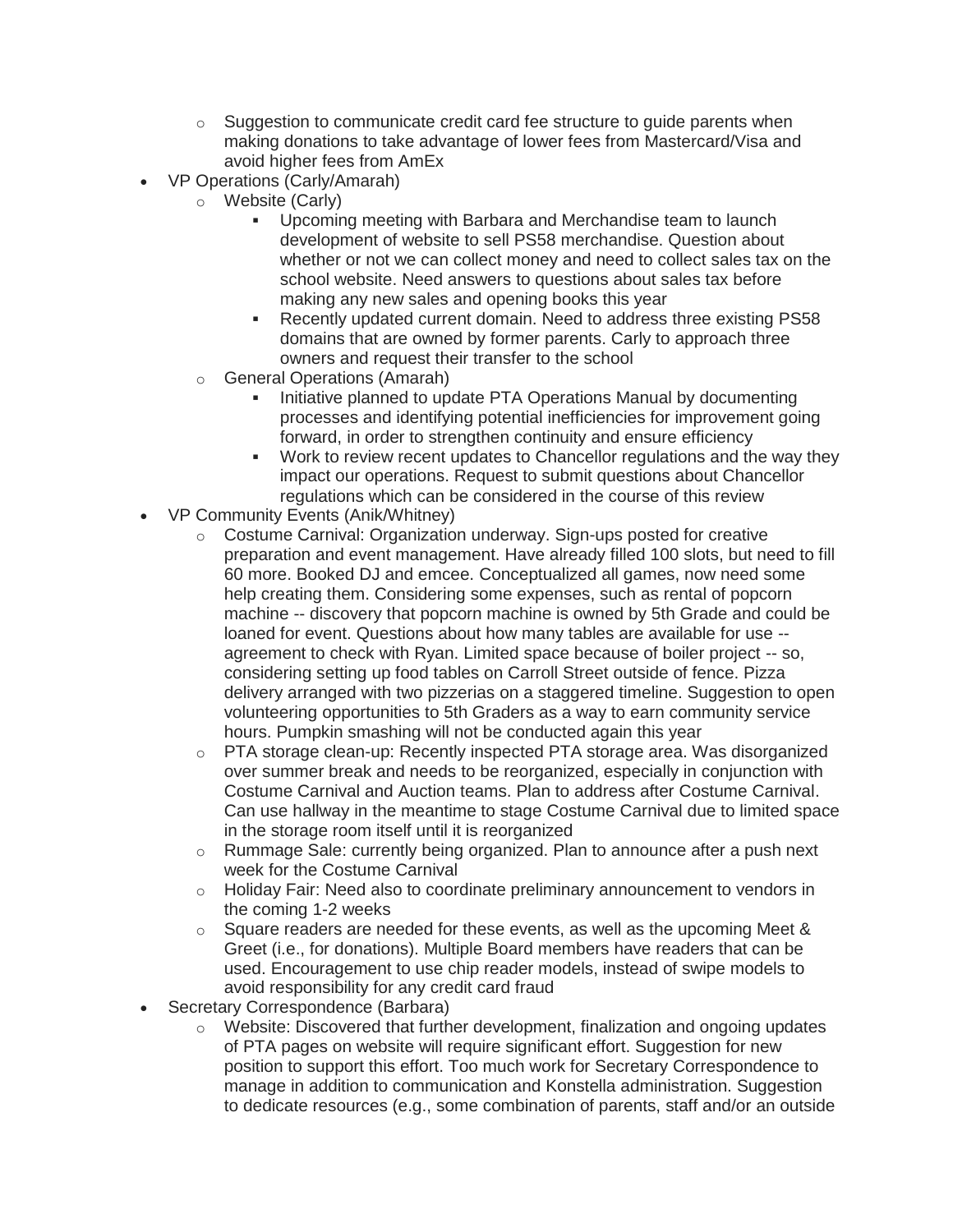vendor) to manage website going forward from both a content and technical perspective. Upcoming review of Chancellor regulations may help us determine if having PTA pages as subset of school website will be optimal going forward (e.g., merchandise sales). Concern about having a separate website for the PTA -- too much complexity

- o Konstella: Have contacted all teachers and encouraged to use Konstella exclusively this year. There are still some hold-outs which will be addressed over the coming month -- now that classes are largely registered. Will provide orientation for Class Parents at October 11 breakfast to help them perform relevant functions through Konstella. Plans underway to make class assignments through Konstella in August and thereby avoid the 1-2 month delay that we experience at the beginning of each year before we're able to communicate with families.
- Fundraising Report (Renee)
	- o Direct Appeal: This year's Direct Appeal theme is "Dream Big." Creative team (e.g., graphic designer, videographer, photographer, copywriter) is in place, but additional volunteers will be needed
	- o Meet & Greet: Need to create preliminary Konstella donations page to enable donations during/after the event
	- o Event sequence: Adjustments are being made this year to avoid overlap of major fundraising initiative by conducting Read-a-thon in February and Auction in March. Suggestion to move-up Staffle Raffle in order to avoid busy season at end of May/beginning of Jun. Suggestion to consider and address negative feedback expressed in year-end survey about Staffle Raffle (e.g., equity).
	- o Potential new events: Suggestion to introduce new Bingo event during quiet time in Winter (e.g., Feb) -- potentially combined with Game Night. Suggestion to create new event to donate and recycle used toys. Suggestion to bring back neighborhood shopping event -- month-long shopping event with local vendors and rebate of 5-15% to school; used to be done, but had difficulty in later years obtaining critical mass of vendors
	- $\circ$  Suggestion to create calendar of all events during the year to help families plan their participation
- Volunteer Coordinator (Alison)
	- o Class Parent update: Breakfast in cafeteria on October 11 at 9am. Request to consolidate current needs (e.g., Costume Carnival game creation), so Class Parents can encourage their families. Need to follow-up with Joan for laptop and projector
	- o "Wish lists": 5th Grade teacher recently provided "wish list" of Class Parent duties. Idea to create guideline for CP responsibilities by grade and publishing on Konstella to ensure consistency over time. Guideline exists, but is no longer circulated -- Katie to share. Existing guideline may need to be updated for current preferences, as well as adjusted by teacher. Could be used a the starting point for this "wish list" initiative. Idea to conduct survey of teachers by grade to complement this guideline. Idea to store this document, as well as others like it on Konstella in Committee folders to ensure effective archiving and access going forward
- After School Report (Carolyn P)
	- o Fall classes are fully enrolled and After Care is at capacity with \$506k revenue and 687 active students. Drop-ins are currently challenging, taken on case-bycase basis -- now a request, not an expectation. Host ~400 students each day, which places great demands on the facility